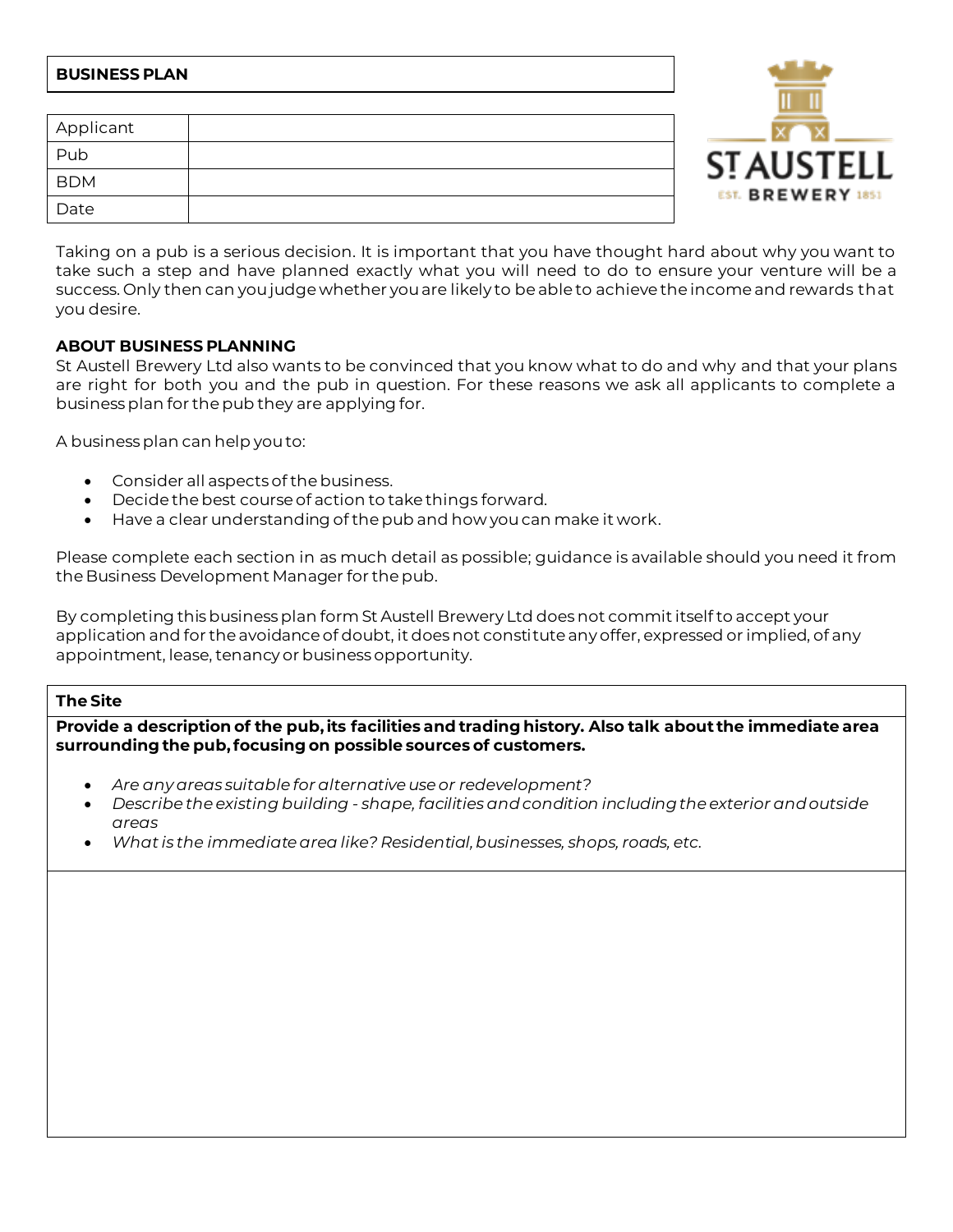### **Demographics**

**Describe what sort of people live, work, or visit the area. Mention things such as age, occupation, wealth, housing, etc. This is your chance to show that the people that you intend to attract are around.**

- *Have you driven or walked around the area and talked to future customers, competitors and local businesses?*
- *The people who live nearby – how wealthy or poor are they? Are they old or young? Do they have families - old or young? What sort of houses do they live in? What condition is the housing in?*
- How many people own a car? What do they do as jobs work in an office, have a skilled trade, *manual workers, unemployed? Do students live in the area?*
- *Who comes into the area WHY AND WHEN? Shoppers during the day? Office workers? Young people at night?*
- *Think about which people will be your 'target market'*

## **Developments**

### **Indicate whether there are developments in the area that may influence trade.**

- *Ask around, speak to the council, find out what is happening in the area. Look in the local paper for licensing or planning applications*
- *Is the area doing well or is it in decline? Are shops opening or closing? Are houses selling? Is new housing being built?*
- *What specific future events might impact on trade - good or bad? e.g. the building of a shopping centre or the closure of a factory*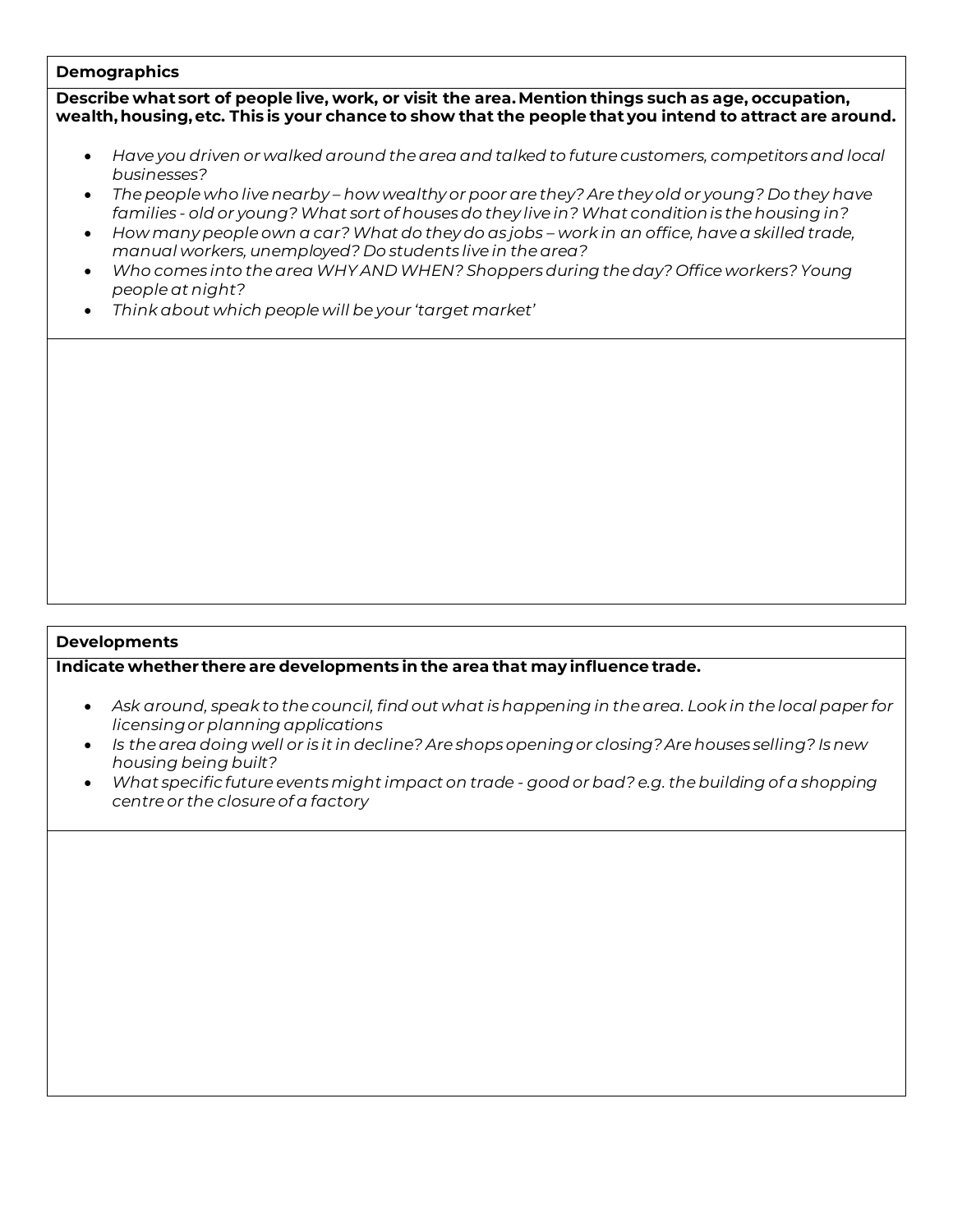| <b>Local Market</b>                                                                                                                                                                                                                                                                                                                                 |                             |                                                      |                                                               |  |  |
|-----------------------------------------------------------------------------------------------------------------------------------------------------------------------------------------------------------------------------------------------------------------------------------------------------------------------------------------------------|-----------------------------|------------------------------------------------------|---------------------------------------------------------------|--|--|
| Show an understanding of where people drink, eat and also take part in other leisure activities<br>(cinemas, retail parks). Talk specifically about the competition and why people chose to go to these<br>places. If there is a "circuit" describe it - both for day and night trade. Attach any relevant maps to the<br><b>Business Plan.</b>     |                             |                                                      |                                                               |  |  |
| Have you visited and talked to local competitors?<br>Where are these venues in relation to your pub? Could/does it fit into the circuit?<br>How successful is the competition? Why are they successful - what do they offer customers? Describe the<br>major competitors.<br>Is there anything missing from the circuit that people might look for? |                             |                                                      |                                                               |  |  |
|                                                                                                                                                                                                                                                                                                                                                     |                             |                                                      |                                                               |  |  |
|                                                                                                                                                                                                                                                                                                                                                     |                             |                                                      |                                                               |  |  |
|                                                                                                                                                                                                                                                                                                                                                     |                             |                                                      |                                                               |  |  |
|                                                                                                                                                                                                                                                                                                                                                     |                             |                                                      |                                                               |  |  |
| <b>Main Competitors</b><br>(Venue and Brand)                                                                                                                                                                                                                                                                                                        | Who are their<br>customers? | What do they offer to<br>attract their<br>customers? | Could/should we<br>attract their customers<br>and if so, how? |  |  |
|                                                                                                                                                                                                                                                                                                                                                     |                             |                                                      |                                                               |  |  |
|                                                                                                                                                                                                                                                                                                                                                     |                             |                                                      |                                                               |  |  |
|                                                                                                                                                                                                                                                                                                                                                     |                             |                                                      |                                                               |  |  |
|                                                                                                                                                                                                                                                                                                                                                     |                             |                                                      |                                                               |  |  |
|                                                                                                                                                                                                                                                                                                                                                     |                             |                                                      |                                                               |  |  |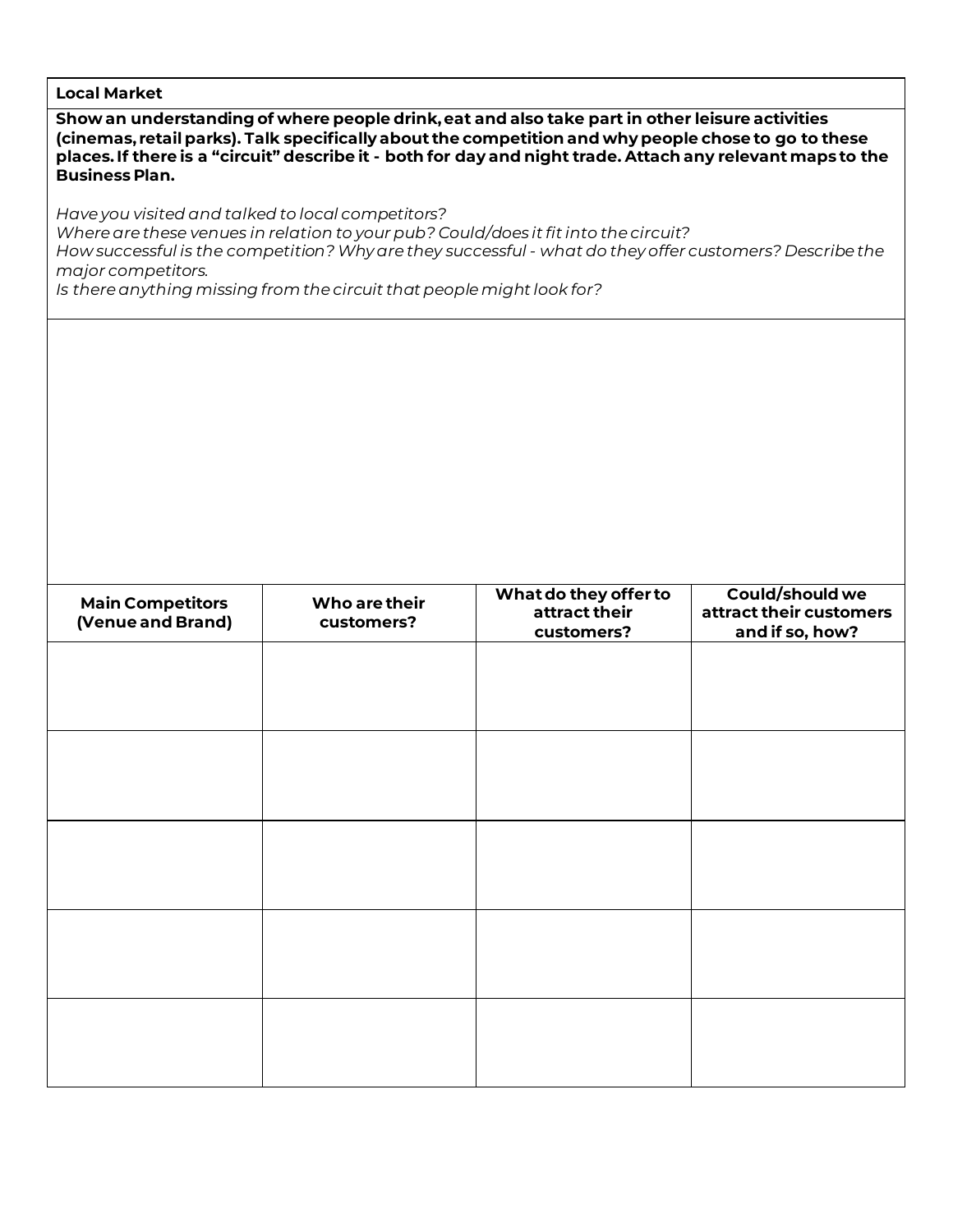| <b>Customer Profile</b>                                                                                                   |    |    |         |  |  |
|---------------------------------------------------------------------------------------------------------------------------|----|----|---------|--|--|
|                                                                                                                           | Am | Pm | Pm/Late |  |  |
| <b>Existing</b><br>Who are your existing<br>customers? Why do they<br>use your pub?                                       |    |    |         |  |  |
| <b>Potential</b><br>Are there customers you<br>could move from your<br>competitors, or aren't<br>catered for in the area? |    |    |         |  |  |
| <b>Target</b><br>What should your target<br>market be to increase<br>and maximise your trade<br>and profit?               |    |    |         |  |  |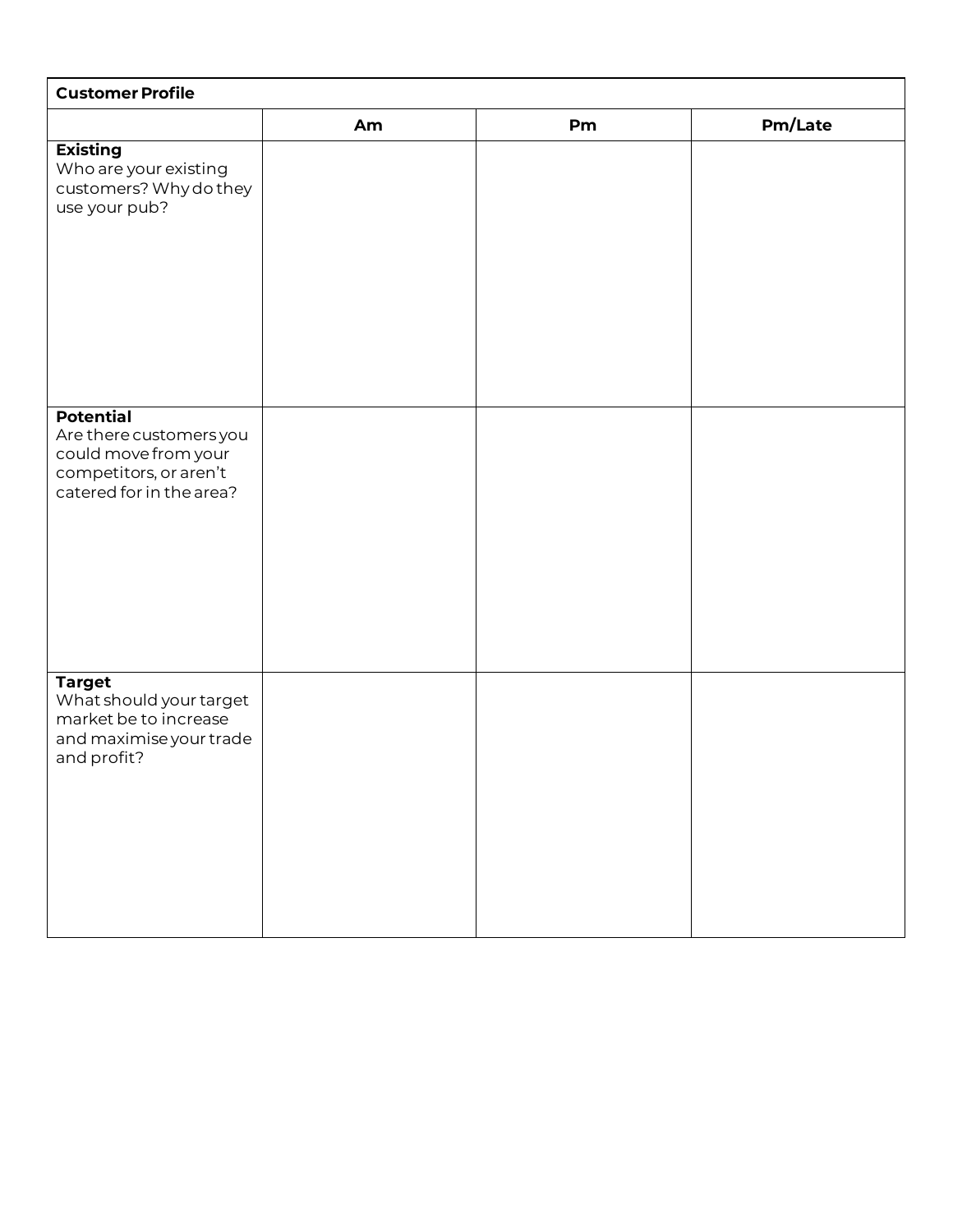## **Your Offer**

**Describe what you intend to offer in order to attract custom. Make specific mention of drink, food, music, entertainment, promotions, games, etc. Show reasons why the people that you want to attract would want to come to your pub. What is the unique selling point of the pub? Also how you intend to market the offer.**

| <b>General</b><br>What sort of pub is it<br>going to be? How will it<br>differ during the day?                                                                                                                                                                                                                        |  |
|-----------------------------------------------------------------------------------------------------------------------------------------------------------------------------------------------------------------------------------------------------------------------------------------------------------------------|--|
| <b>Drink</b><br>Is business going to be<br>driven by cask ales,<br>cream flow, standard<br>draught lagers, premium<br>draught lagers, bottled<br>beers, spirits, wine?<br>What will make your wet<br>offer stand out from your<br>competitors?                                                                        |  |
| Food<br>What sort of food is<br>going to be on offer?<br>How big will the menu<br>be? Give some sample<br>menu items. What will<br>the price of the meals<br>be? How will the food<br>offer change during the<br>day? What will make<br>your food offer stand out<br>from your competitors?<br>Attach any draft menus |  |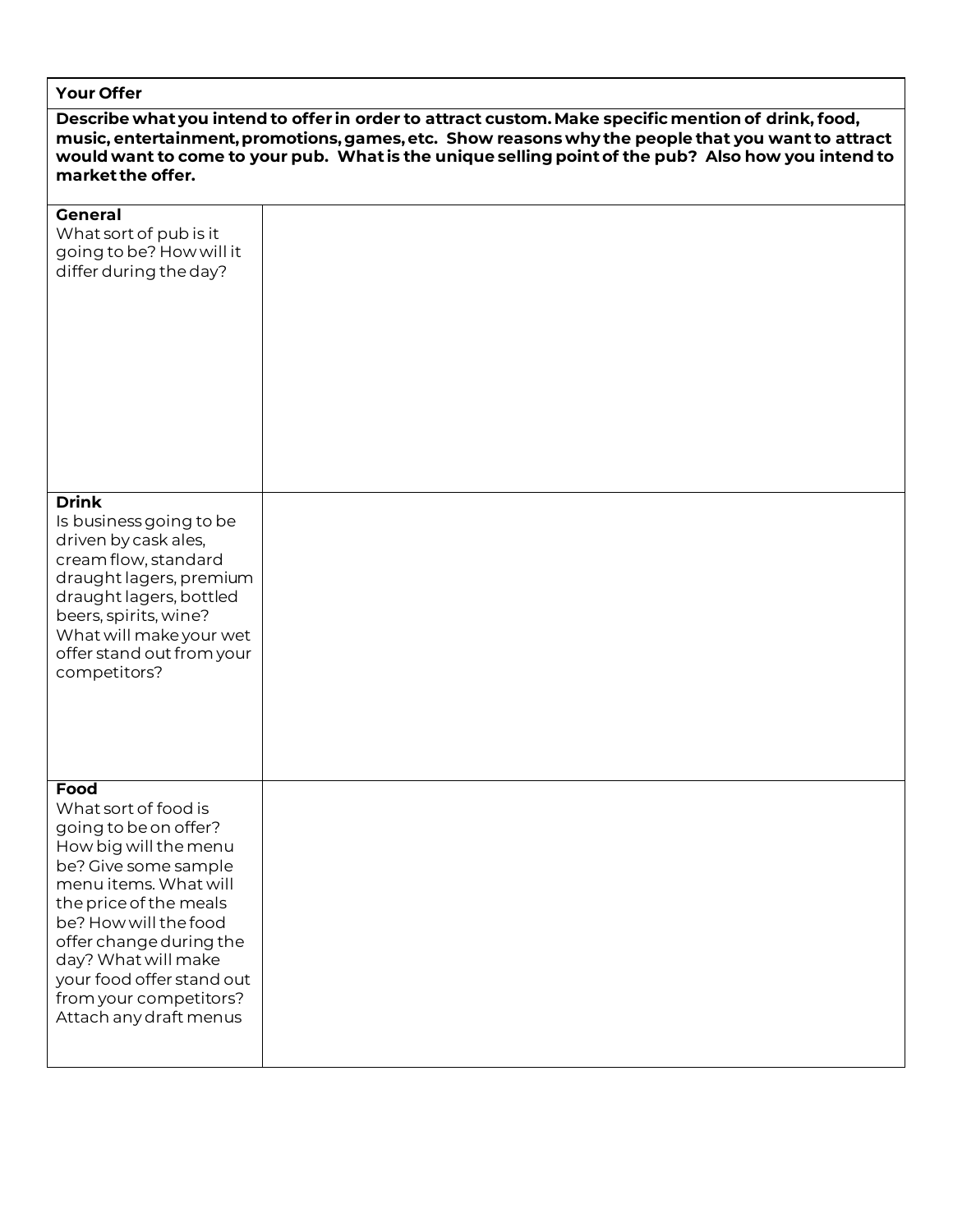| <b>Music</b><br>How will music be<br>provided? What sort of<br>music will it be? How will<br>it change throughout<br>the day?                                                                                                                                                                                                    |  |
|----------------------------------------------------------------------------------------------------------------------------------------------------------------------------------------------------------------------------------------------------------------------------------------------------------------------------------|--|
|                                                                                                                                                                                                                                                                                                                                  |  |
| Entertainment,<br><b>Promotions &amp; Games</b><br><b>Etc</b><br>Will entertainment play<br>a part in your offer?<br>What sort of<br>entertainment? What<br>else - pub games,<br>quizzes, charity nights,<br>promotions, etc? How<br>much additional income<br>would you expect to<br>generate from<br>entertainment activities? |  |
| Other<br>Describe any other key<br>parts of the offer                                                                                                                                                                                                                                                                            |  |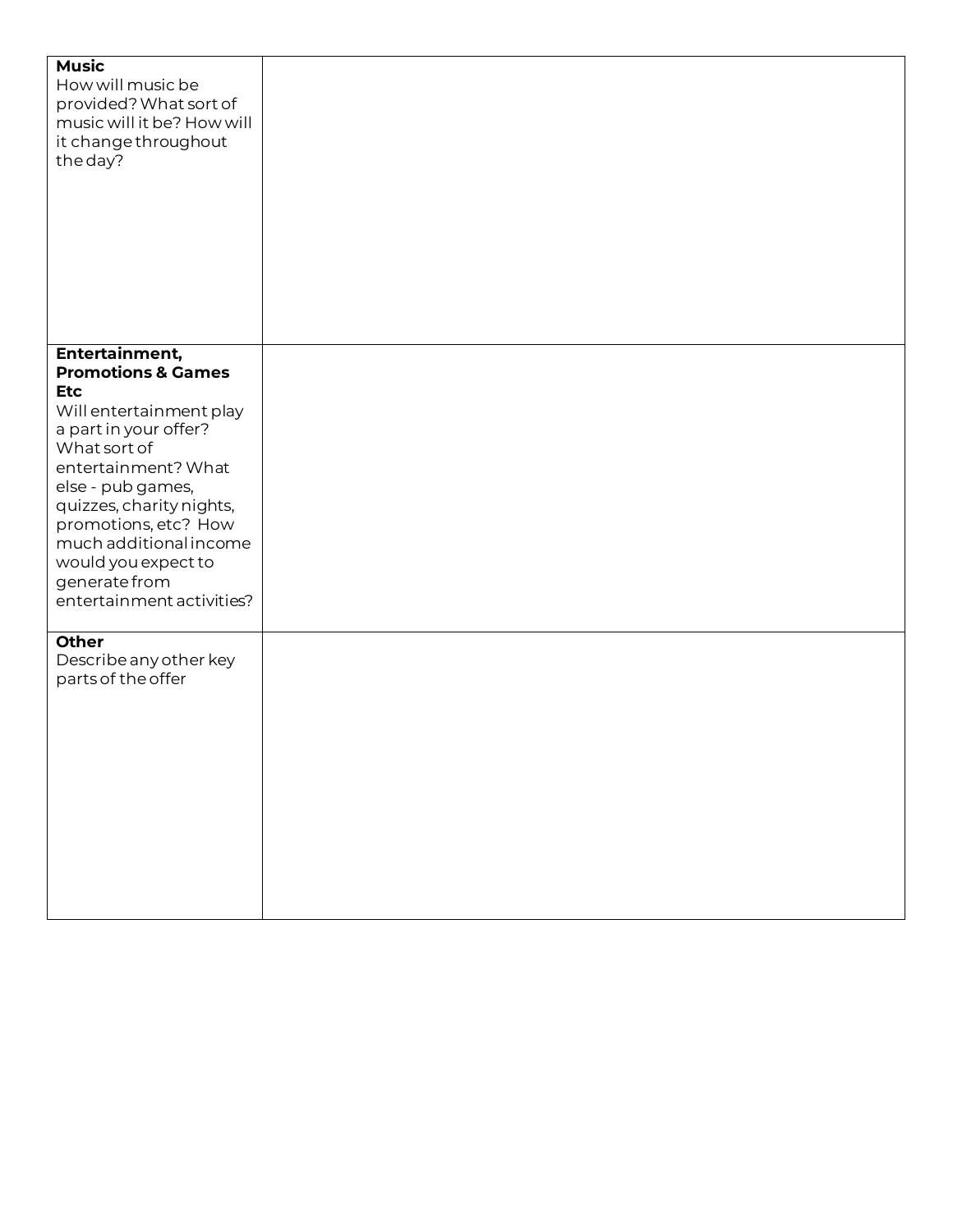| <b>Marketing</b><br>How will you tell people<br>about what is on offer?<br>Adverts, flyers, radio, A-<br>boards, direct mail, etc? |  |
|------------------------------------------------------------------------------------------------------------------------------------|--|
|                                                                                                                                    |  |

## **Conclusions**

**Briefly summarize what you are trying to achieve. Constantly ask yourself "Why am I doing this?" to make sure there is a measurable cash benefit to any action or investment decision.**

In a few words describe

- Who the customers are now and whether you intend to change them, attract different people as well, or build on this existing base?
- How this fits into the opportunity in the area?
- How you will attract these people by changing the look of the pub, the food you offer, etc.?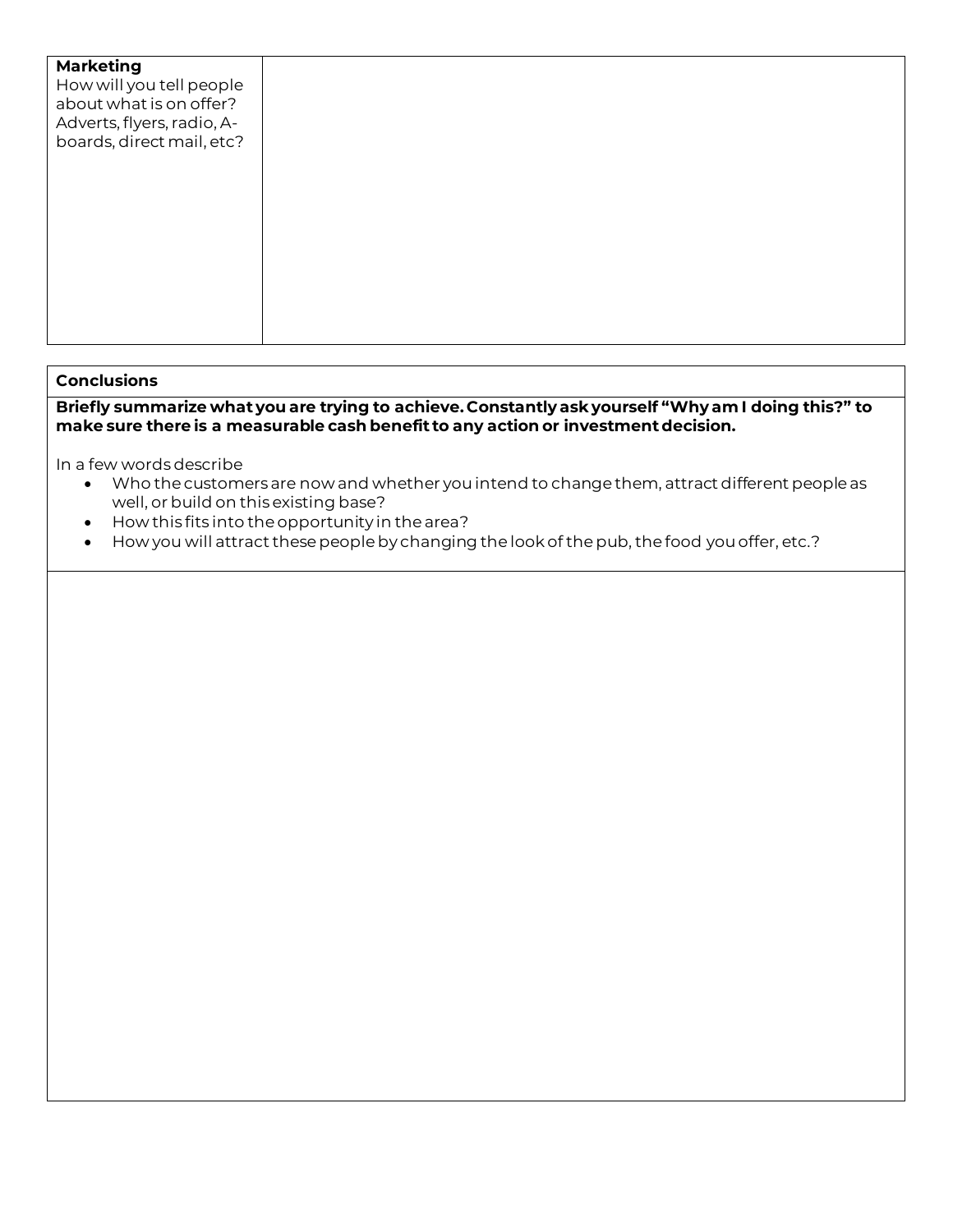## **FINANCES**

It is essential that you forecast how much money you are likely to make. This should be the major factor in deciding whether you want to proceed with your business plan.

If you are unsure how to do this yourself, seek the assistance of an accountant or another independent professional advisor.

In this section please complete the following forecasts:

- A twelve-month profit and loss forecast This predicts how profitable the business is likely to be.
- A twelve-month cash flow forecast This will provide you with information on the actual flow of money into and out of the business. It will highlight the capital needs of the business, especially the working capital required.
- The money you will require This will ensure you have a full view of the costs associated with starting your business.
- Source of Funds This will provide a detailed account of where you will obtain the finance needed.

Your decision to take a St Austell Brewery Ltd Agreement should be influenced by these forecasts. Therefore, every effort should be made to ensure the greatest accuracy possible.

## **CASH FLOW**

The cash flow projection is a support for your ideas for the pub and an aid to help you take an objective look at the financial aspects of the business. It will ensure that you have enough working capital or banking facilities to enable you to operate effectively throughout the first and most difficult year of trading.

Most of the items covered in this projection will match your profit and loss projection. However, it is worth mentioning that the profit and loss does not include VAT and the cash flow does include VAT.

You must try and project each month in turn thinking about how much money you intend to take and what expenses you may have in each month. For instance, you will probably project taking more money in December than January. You can do this by thinking about your likely drinks sales for each day of the week, adding this together for a weekly total and multiplying for the month. The same can be done for food, by working out how many meals you intend to serve and how much cash you intend to generate from each customer.

NB: Closing bank balance is carried forward each month to balance brought forward. Therefore, the calculation in the second month will be total income less expenditure plus balance brought forward equals closing bank balance. This figure may on occasions be a minus figure. This would therefore tell you when it would be necessary to arrange an overdraft facility or that you will need extra working capital.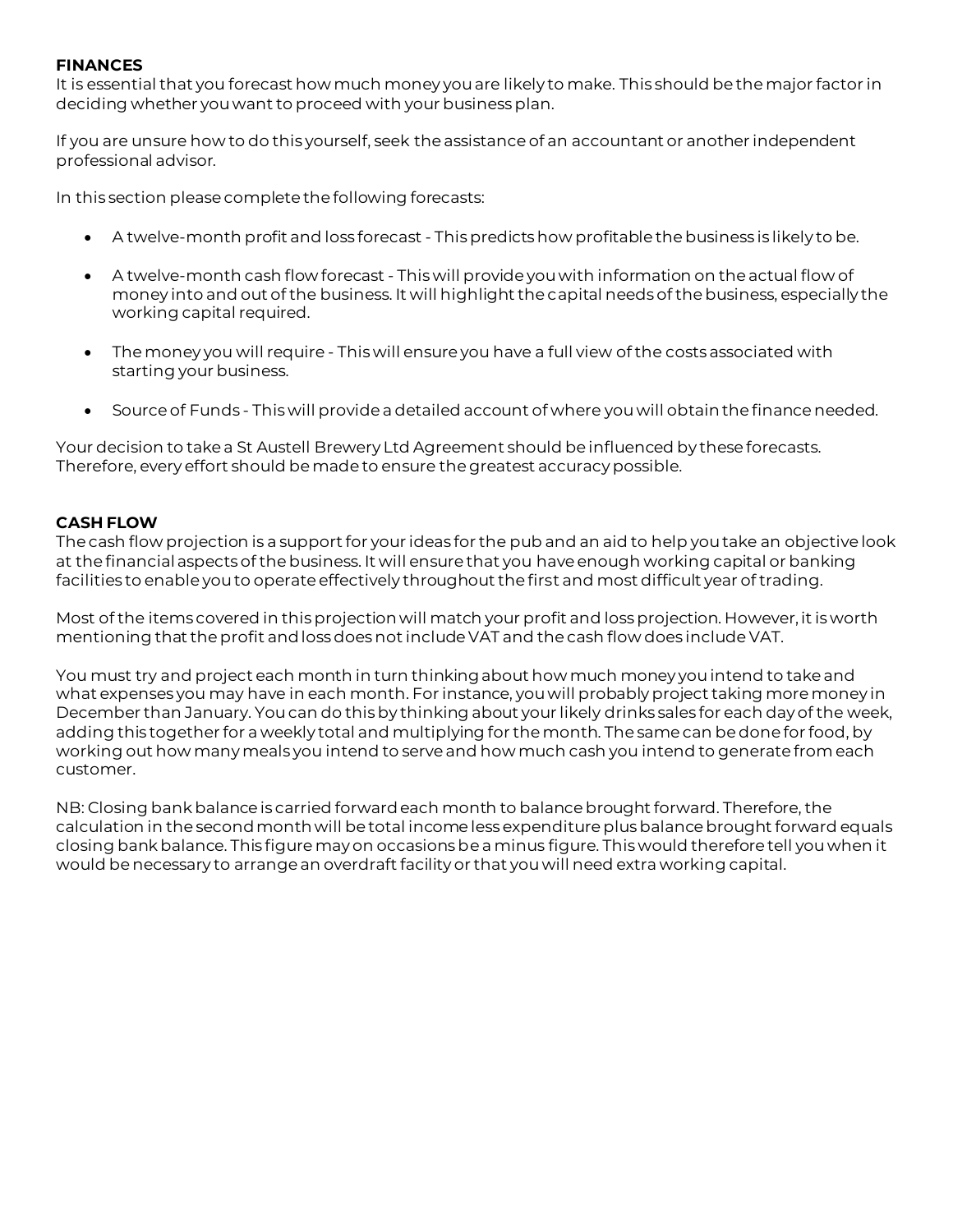| 12 Months Profit & Loss Forecast |                                  |  |  |  |  |
|----------------------------------|----------------------------------|--|--|--|--|
| <b>Sales</b>                     | <b>Operating Costs</b>           |  |  |  |  |
| <b>Drink</b> sales               | Rent                             |  |  |  |  |
| Food sales                       | <b>Business rates</b>            |  |  |  |  |
| Machine takings                  | Wages inc. NI                    |  |  |  |  |
| Accommodation                    | Insurance                        |  |  |  |  |
| Other (specify)                  | Utilities (gas, electric, water) |  |  |  |  |
|                                  | <b>Bankcharges</b>               |  |  |  |  |
| <b>Total Sales</b>               | Accountancy fees                 |  |  |  |  |
|                                  | Machine rental                   |  |  |  |  |
| <b>Purchases</b>                 | Entertainment                    |  |  |  |  |
| Drinks purchases                 | Promotions                       |  |  |  |  |
| Food purchases                   | Staff uniforms                   |  |  |  |  |
| Other (specify)                  | Travel and transport             |  |  |  |  |
|                                  | Telephone and postage            |  |  |  |  |
| <b>Total Purchases</b>           | Cleaning materials               |  |  |  |  |
|                                  | Glassware and crockery           |  |  |  |  |
| <b>Gross Profit</b>              | Stocktaking fees                 |  |  |  |  |
| <b>Drinks</b>                    | Legal fees                       |  |  |  |  |
| Wet GP%                          | Licences                         |  |  |  |  |
| Food                             | Repairs and decorations          |  |  |  |  |
| Dry GP%                          | Training courses                 |  |  |  |  |
| Machine takings                  | Sundries                         |  |  |  |  |
| Accommodation                    | Loan repayments                  |  |  |  |  |
| Other (specify)                  | Other (specify)                  |  |  |  |  |
|                                  |                                  |  |  |  |  |
| <b>Total Gross Profit</b>        | Total Costs (1)                  |  |  |  |  |
| GP% (2)                          |                                  |  |  |  |  |

| Weekly Breakeven Sales Calculator           |  |
|---------------------------------------------|--|
| Total Costs (1)                             |  |
| GP% (2)                                     |  |
| Divide (1) by (2) and multiply by 100       |  |
| Multiply by 1.2 to add VAT                  |  |
| Divide by 52 to give weekly breakeven point |  |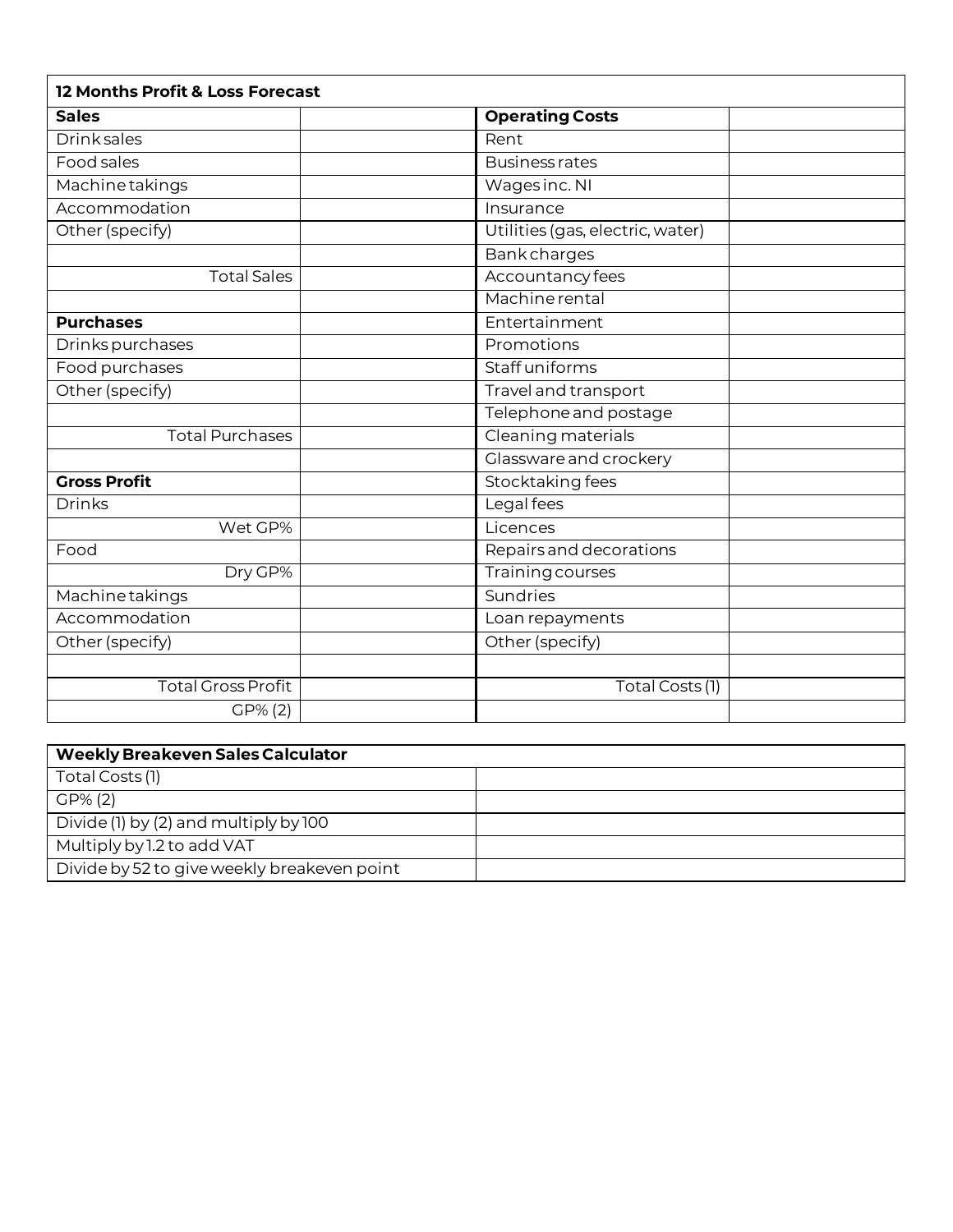| <b>CASH FLOW PROJECTION</b>     | Jan | Feb | Mar | Apr | May | Jun | Jul | Aug | Sep | Oct | <b>Nov</b> | <b>Dec</b> | <b>Totals</b> |
|---------------------------------|-----|-----|-----|-----|-----|-----|-----|-----|-----|-----|------------|------------|---------------|
| Capital Introduced              |     |     |     |     |     |     |     |     |     |     |            |            |               |
| Drink Sales                     |     |     |     |     |     |     |     |     |     |     |            |            |               |
| Food Sales                      |     |     |     |     |     |     |     |     |     |     |            |            |               |
| Machines                        |     |     |     |     |     |     |     |     |     |     |            |            |               |
| Other Income                    |     |     |     |     |     |     |     |     |     |     |            |            |               |
| <b>Total Income</b>             |     |     |     |     |     |     |     |     |     |     |            |            |               |
| Drinks Purchases                |     |     |     |     |     |     |     |     |     |     |            |            |               |
| Food Purchases                  |     |     |     |     |     |     |     |     |     |     |            |            |               |
| Rent                            |     |     |     |     |     |     |     |     |     |     |            |            |               |
| <b>Business Rates</b>           |     |     |     |     |     |     |     |     |     |     |            |            |               |
| Licenses                        |     |     |     |     |     |     |     |     |     |     |            |            |               |
| Insurance                       |     |     |     |     |     |     |     |     |     |     |            |            |               |
| Utilities, Gas, Electric, Water |     |     |     |     |     |     |     |     |     |     |            |            |               |
| Cash Repayments                 |     |     |     |     |     |     |     |     |     |     |            |            |               |
| Entertainment                   |     |     |     |     |     |     |     |     |     |     |            |            |               |
| Stocktaking                     |     |     |     |     |     |     |     |     |     |     |            |            |               |
| Wages Inc. NI                   |     |     |     |     |     |     |     |     |     |     |            |            |               |
| Travel and Transport            |     |     |     |     |     |     |     |     |     |     |            |            |               |
| Telephone                       |     |     |     |     |     |     |     |     |     |     |            |            |               |
| <b>Cleaning Materials</b>       |     |     |     |     |     |     |     |     |     |     |            |            |               |
| Accountancy Fees                |     |     |     |     |     |     |     |     |     |     |            |            |               |
| Stocktaking Fees                |     |     |     |     |     |     |     |     |     |     |            |            |               |
| Legal Fees                      |     |     |     |     |     |     |     |     |     |     |            |            |               |
| Surveyors' / Valuers' Fees      |     |     |     |     |     |     |     |     |     |     |            |            |               |
| Repairs and Decoration          |     |     |     |     |     |     |     |     |     |     |            |            |               |
| <b>Training Courses</b>         |     |     |     |     |     |     |     |     |     |     |            |            |               |
| Fixtures Purchased              |     |     |     |     |     |     |     |     |     |     |            |            |               |
| Rent Deposit                    |     |     |     |     |     |     |     |     |     |     |            |            |               |
| Drawings                        |     |     |     |     |     |     |     |     |     |     |            |            |               |
| <b>VAT Payments</b>             |     |     |     |     |     |     |     |     |     |     |            |            |               |
| Other                           |     |     |     |     |     |     |     |     |     |     |            |            |               |
| Other                           |     |     |     |     |     |     |     |     |     |     |            |            |               |
| Other                           |     |     |     |     |     |     |     |     |     |     |            |            |               |
| <b>Total Expenses</b>           |     |     |     |     |     |     |     |     |     |     |            |            |               |
| Income less Expenditure         |     |     |     |     |     |     |     |     |     |     |            |            |               |
| <b>Balance Brought Forward</b>  |     |     |     |     |     |     |     |     |     |     |            |            |               |
| Closing Bank Balance            |     |     |     |     |     |     |     |     |     |     |            |            |               |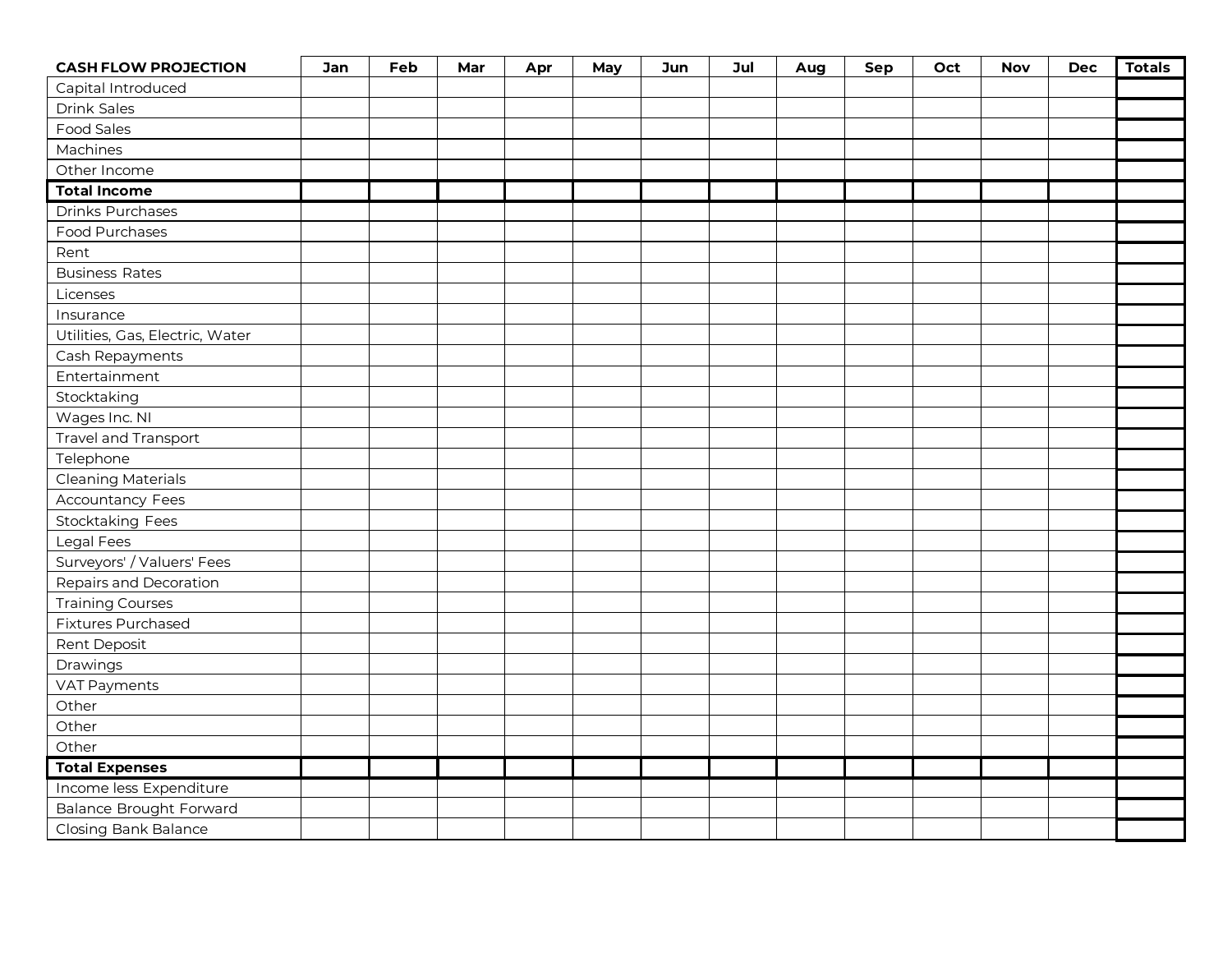## **The Money Required**

## **Outline the overall cost of starting the business and if you have not already done so state the intended investment including VAT.**

| Costs                       |  |
|-----------------------------|--|
| Fixtures and fittings       |  |
| Deposit                     |  |
| Solicitors                  |  |
| Training                    |  |
| Stock on Valuation          |  |
| Survey                      |  |
| Working capital             |  |
| Investment capital inc. VAT |  |
| <b>Total Required</b>       |  |

| <b>Source of Funds</b> |  |
|------------------------|--|
| Cash                   |  |
| Secured loan           |  |
| Unsecured loan         |  |
| Overdraft              |  |
| Other (specify)        |  |
|                        |  |
|                        |  |
| Total                  |  |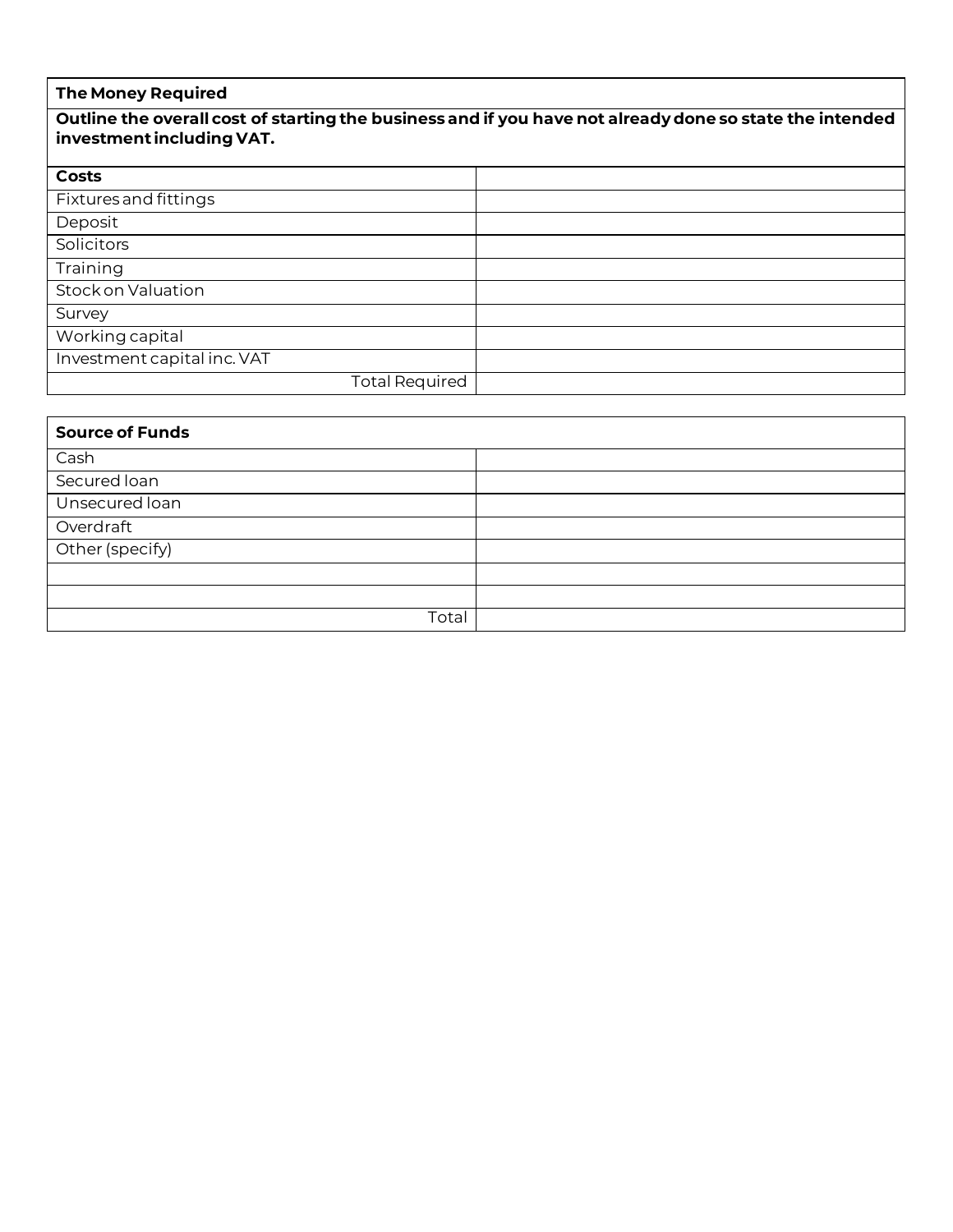| SWOT Analysis - summarise your thoughts |                |  |  |
|-----------------------------------------|----------------|--|--|
| <b>Strengths</b>                        | Weaknesses     |  |  |
|                                         |                |  |  |
|                                         |                |  |  |
|                                         |                |  |  |
|                                         |                |  |  |
|                                         |                |  |  |
|                                         |                |  |  |
|                                         |                |  |  |
|                                         |                |  |  |
|                                         |                |  |  |
|                                         |                |  |  |
|                                         |                |  |  |
|                                         |                |  |  |
|                                         |                |  |  |
|                                         |                |  |  |
|                                         |                |  |  |
|                                         |                |  |  |
|                                         |                |  |  |
| <b>Opportunities</b>                    | <b>Threats</b> |  |  |
|                                         |                |  |  |
|                                         |                |  |  |
|                                         |                |  |  |
|                                         |                |  |  |
|                                         |                |  |  |
|                                         |                |  |  |
|                                         |                |  |  |
|                                         |                |  |  |
|                                         |                |  |  |
|                                         |                |  |  |
|                                         |                |  |  |
|                                         |                |  |  |
|                                         |                |  |  |
|                                         |                |  |  |
|                                         |                |  |  |
|                                         |                |  |  |
|                                         |                |  |  |
|                                         |                |  |  |